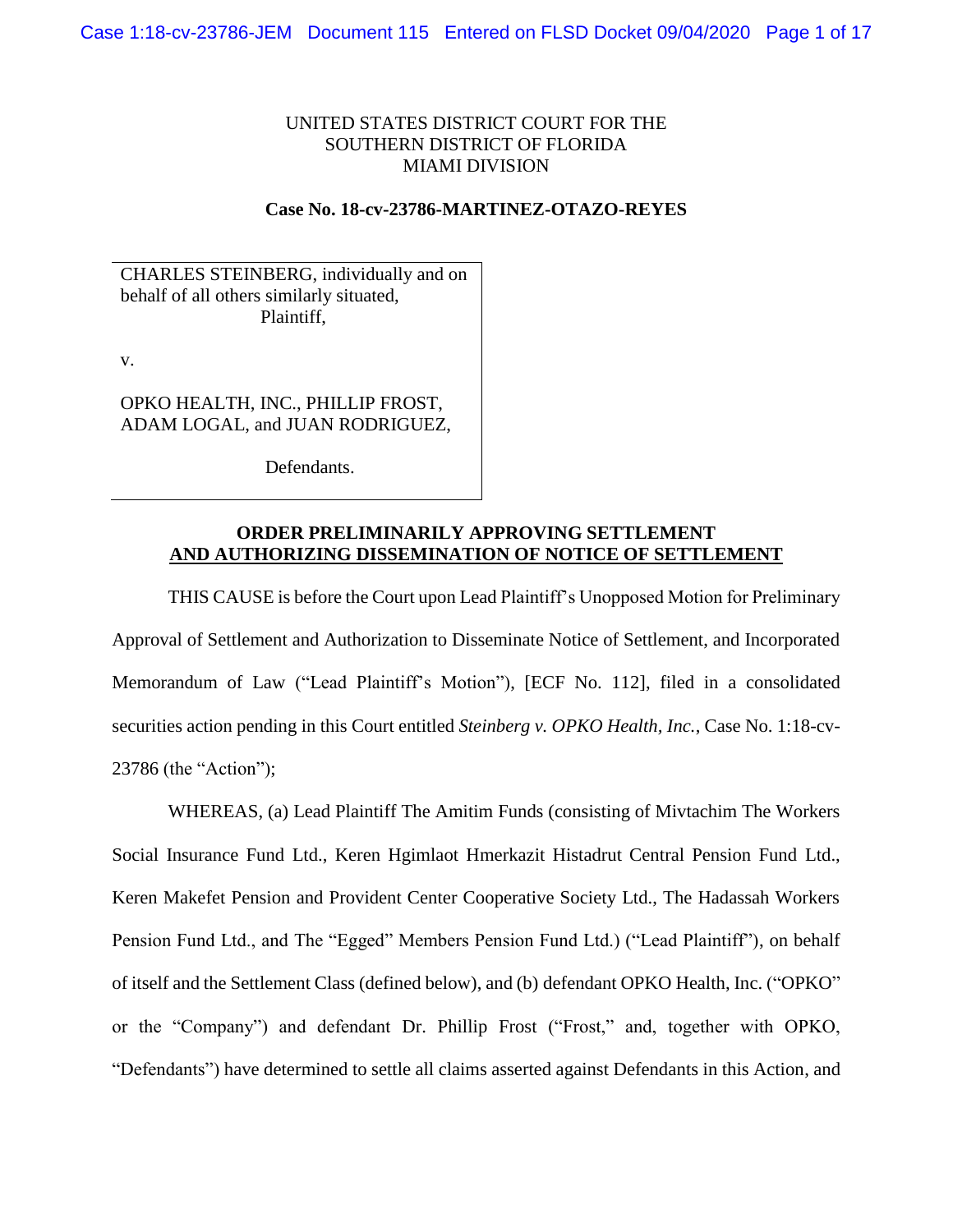have agreed to dismissal of the Action with prejudice, on the terms and conditions set forth in the Stipulation and Agreement of Settlement dated June 26, 2020 (the "Stipulation"), subject to the approval of this Court (the "Settlement");

WHEREAS, Lead Plaintiff has made an unopposed motion, pursuant to Rule  $23(e)(1)$  of the Federal Rules of Civil Procedure, for an order preliminarily approving the Settlement in accordance with the Stipulation and allowing notice to Settlement Class Members as more fully described herein;

WHEREAS, the Court has read and considered: (a) Lead Plaintiff's motion for preliminary approval of the Settlement and authorization to send notice of the Settlement to the Settlement Class, and the papers filed and arguments made in connection therewith; and (b) the Stipulation and the exhibits attached thereto; and

WHEREAS, unless otherwise defined in this Order, the capitalized terms herein shall have the same meanings as they have in the Stipulation;

Having considered the issue, it is hereby:

**ORDERED AND ADJUDGED** that Lead Plaintiff's Motion for Preliminary Approval and Authorization, [ECF No. 112], is **GRANTED** as follows:

1. **Proposed Class Certification for Settlement Purposes** – The Parties have proposed the certification of the following Settlement Class pursuant to Rules 23(a) and (b)(3) of the Federal Rules of Civil Procedure and solely for purposes of effectuating the proposed Settlement: all persons or entities that purchased or otherwise acquired OPKO common stock during the Class Period, including, but not limited to, on either a U.S.-based exchange (including the New York Stock Exchange and the Nasdaq), or on the Tel Aviv Stock Exchange ("TASE"), , and who were damaged thereby (the "Settlement Class"). Excluded from the Settlement Class are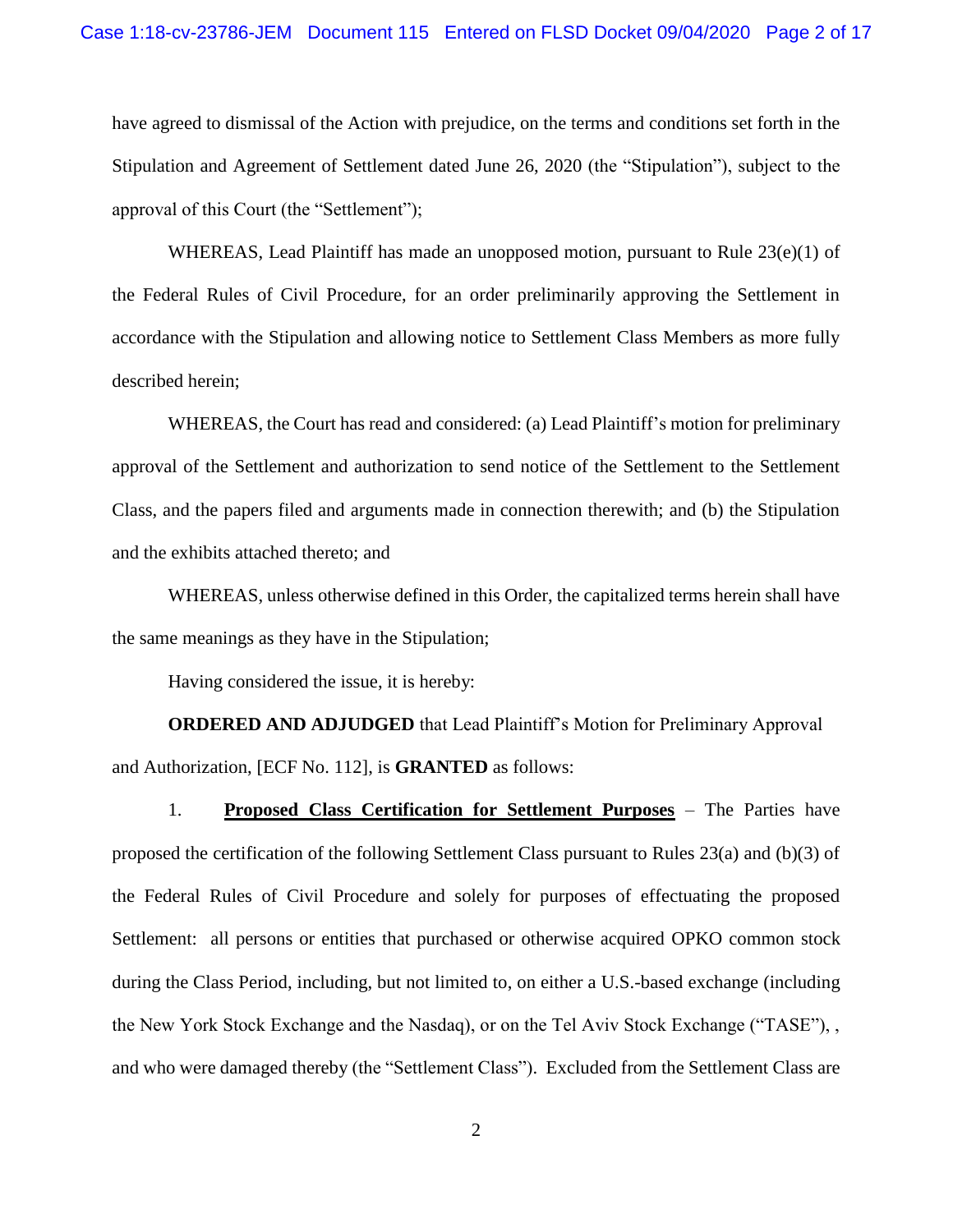(i) Defendants; (ii) the Officers and directors of OPKO currently and during the Class Period; (iii) members of the Immediate Family of any such excluded persons; (iv) the legal representatives, heirs, agents, affiliates, successors, or assigns of any such excluded persons or entities; and (v) any entity in which any such excluded party has, or had during the Class Period, a controlling interest. Also excluded from the Settlement Class are any persons and entities who or which exclude themselves by submitting a request for exclusion that is accepted by the Court

2. **Class Findings** – The Court finds, pursuant to Rule  $23(e)(1)(B)(ii)$  of the Federal Rules of Civil Procedure, that it will likely be able to certify the Settlement Class for purposes of the proposed Settlement. *See Fresco v. Auto Data Direct, Inc.*, 2007 WL 2330895, at \*4 (S.D. Fla. May 14, 2007). Specifically, the Court finds that each element required for certification of the Settlement Class pursuant to Rule 23 of the Federal Rules of Civil Procedure has been met or will likely be met: (a) the members of the Settlement Class are so numerous that their joinder in the Action would be impracticable; (b) there are questions of law and fact common to the Settlement Class which predominate over any individual questions; (c) the claims of Lead Plaintiff in the Action are typical of the claims of the Settlement Class; (d) Lead Plaintiff and Lead Counsel have and will fairly and adequately represent and protect the interests of the Settlement Class; and (e) a class action is superior to other available methods for the fair and efficient adjudication of the Action.

3. The Court also finds, pursuant to Rule 23(e)(1)(B)(ii) of the Federal Rules of Civil Procedure, that it will likely be able to certify Lead Plaintiff as Class Representative for the Settlement Class and appoint Lead Counsel as Class Counsel for the Settlement Class pursuant to Rule 23(g) of the Federal Rules of Civil Procedure.

3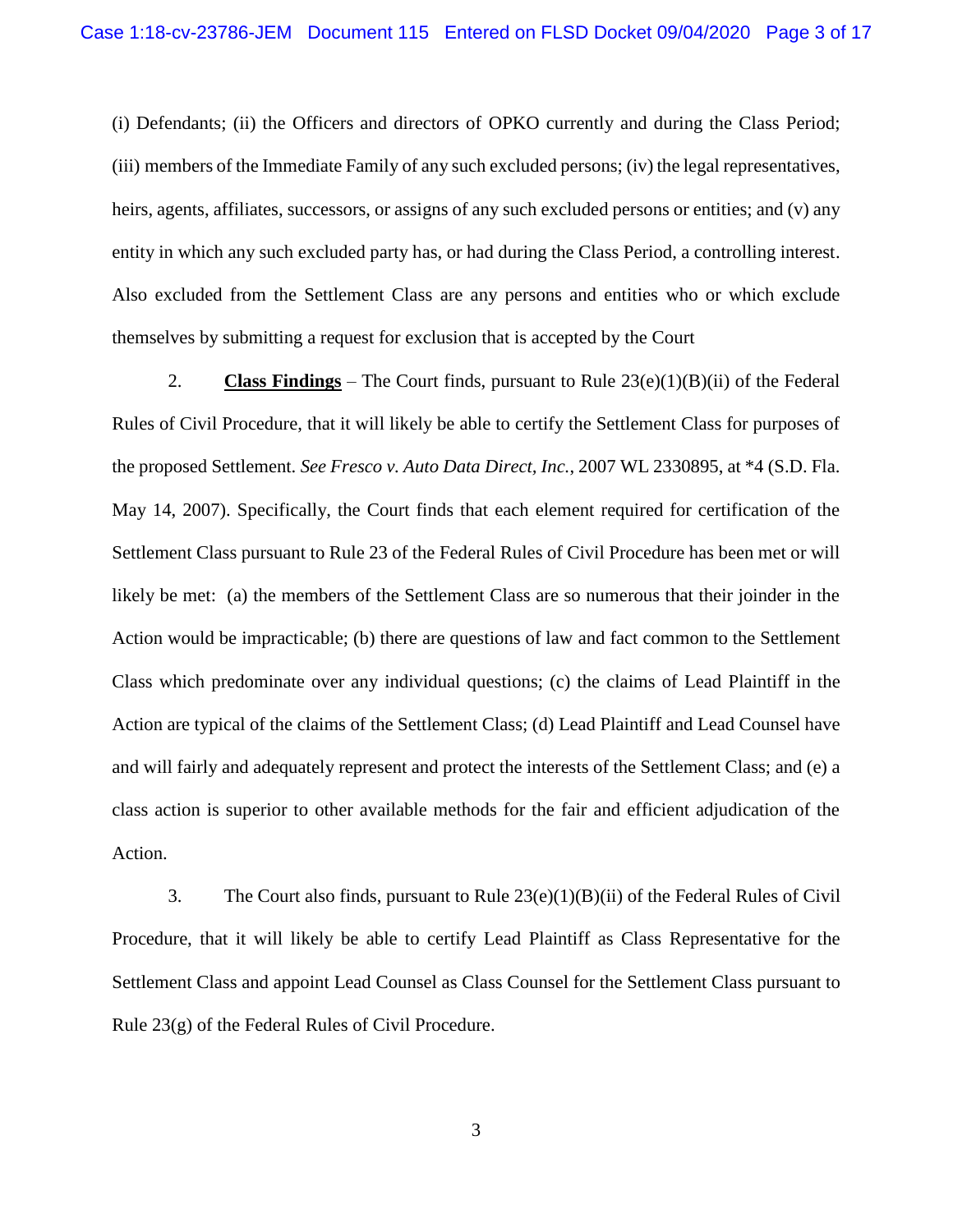4. **Preliminary Approval of the Settlement** – The Court has reviewed the Stipulation, finds that the Stipulation resulted from arm's-length negotiations and was made in good faith, and does hereby preliminarily approve the Settlement, as embodied in the Stipulation, and finds, pursuant to Rule 23(e)(1)(B)(i) of the Federal Rules of Civil Procedure, that it will likely be able to finally approve the Settlement under Rule  $23(e)(2)$  as being fair, reasonable, and adequate to the Settlement Class, subject to further consideration at the Settlement Hearing to be conducted as described below. *See Fresco*, 2007 WL 2330895, at \*4

5. **Settlement Hearing** – The Court will hold a settlement hearing (the "Settlement Hearing") on **December 15, 2020 at 1:30 P.M.**, either in person at Courtroom 10-1, Wilkie D. Ferguson, Jr. United States Courthouse, 400 North Miami Avenue, Miami, Florida 33128, or by telephone or videoconference (in the discretion of the Court), at least 100 days after entry of this order of preliminary approval of the Settlement, for the following purposes: (a) to determine whether the proposed Settlement on the terms and conditions provided for in the Stipulation is fair, reasonable, and adequate to the Settlement Class, and should be finally approved by the Court; (b) to determine whether, for purposes of the Settlement only, the Action should be certified as a class action on behalf of the Settlement Class, Lead Plaintiff should be certified as Class Representative for the Settlement Class, and Lead Counsel should be appointed as Class Counsel for the Settlement Class; (c) to determine whether a Judgment substantially in the form attached as Exhibit B to the Stipulation should be entered dismissing the Action with prejudice against Defendants; (d) to determine whether the proposed Plan of Allocation for the proceeds of the Settlement is fair and reasonable and should be approved; (e) to determine whether Lead Counsel's motion for attorneys' fees and litigation expenses should be approved; and (f) to consider any other matters that may properly be brought before the Court in connection with the Settlement. Notice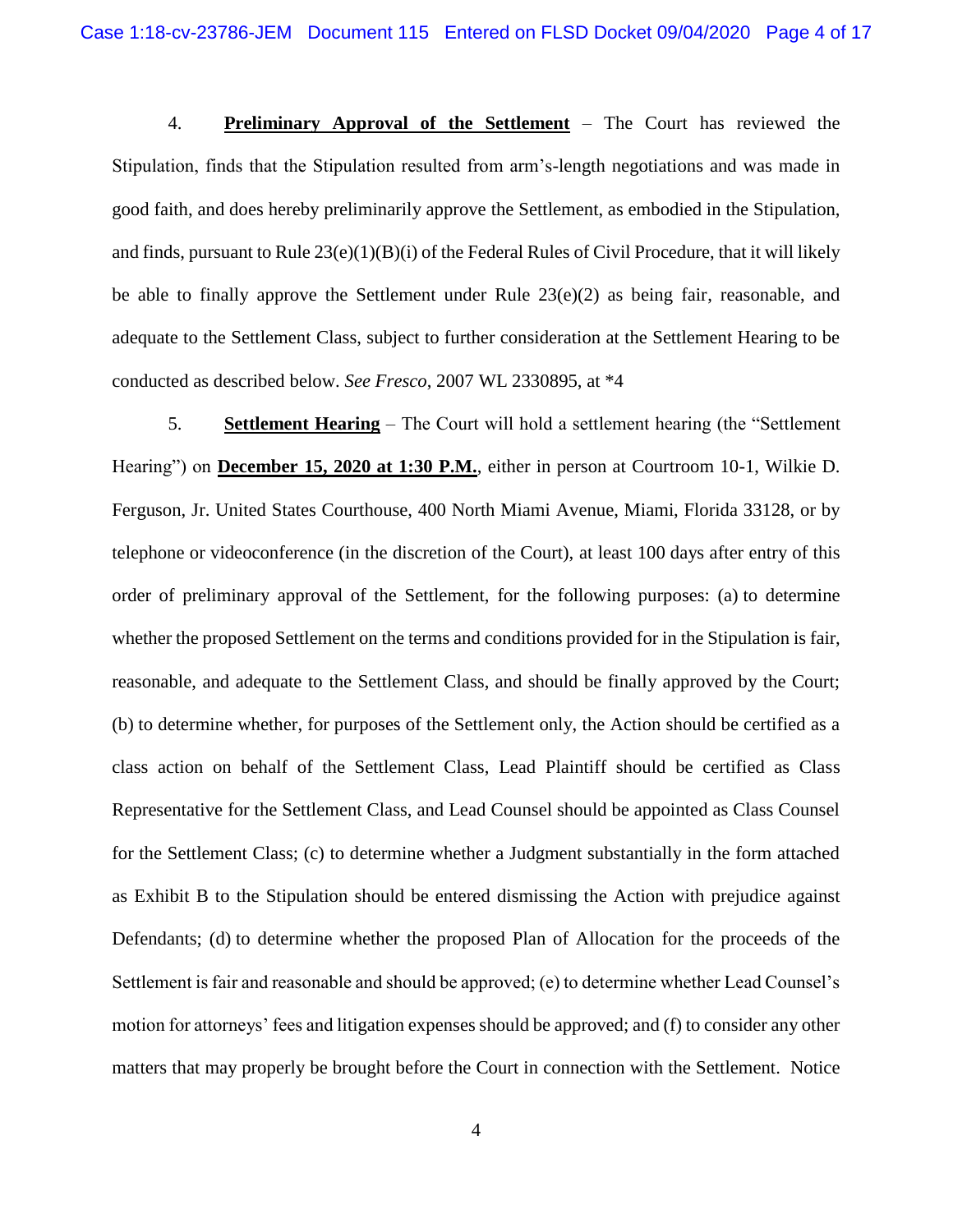of the Settlement and the Settlement Hearing shall be given to Settlement Class Members as set forth in paragraph 7 of this Order.

6. The Court may adjourn the Settlement Hearing without further notice to the Settlement Class and may approve the proposed Settlement with such modifications as the Parties may agree to, if appropriate, without further notice to the Settlement Class. The Court may decide to hold the Settlement Hearing by telephone or video conference without further notice to the Settlement Class. Any Settlement Class Member (or his, her, or its counsel) who wishes to appear at the Settlement Hearing should consult the Court's docket and/or the settlement website for any change in date, time, or format of the hearing.

7. **Retention of Claims Administrator and Manner of Giving Notice** – Lead Counsel is hereby authorized to retain JND Legal Administration (the "Claims Administrator") to supervise and administer the notice procedure in connection with the proposed Settlement as well as the processing of Claims as more fully set forth below. Notice of the Settlement and the Settlement Hearing shall be given by Lead Counsel as follows:

(a) not later than five (5) business days after the date of entry of this Order, OPKO shall use its best efforts to provide or cause to be provided to the Claims Administrator in electronic format (at no cost to the Settlement Fund, Lead Counsel, or the Claims Administrator) a list consisting of names and mailing addresses and email addresses, if available, of record purchasers or holders of OPKO common stock during the Class Period;

(b) beginning not later than fifteen (15) business days after the date of entry of this Order (the "Notice Date"), the Claims Administrator shall cause a copy of the Notice and the Claim Form, substantially in the forms attached hereto as Exhibits 1 and 2,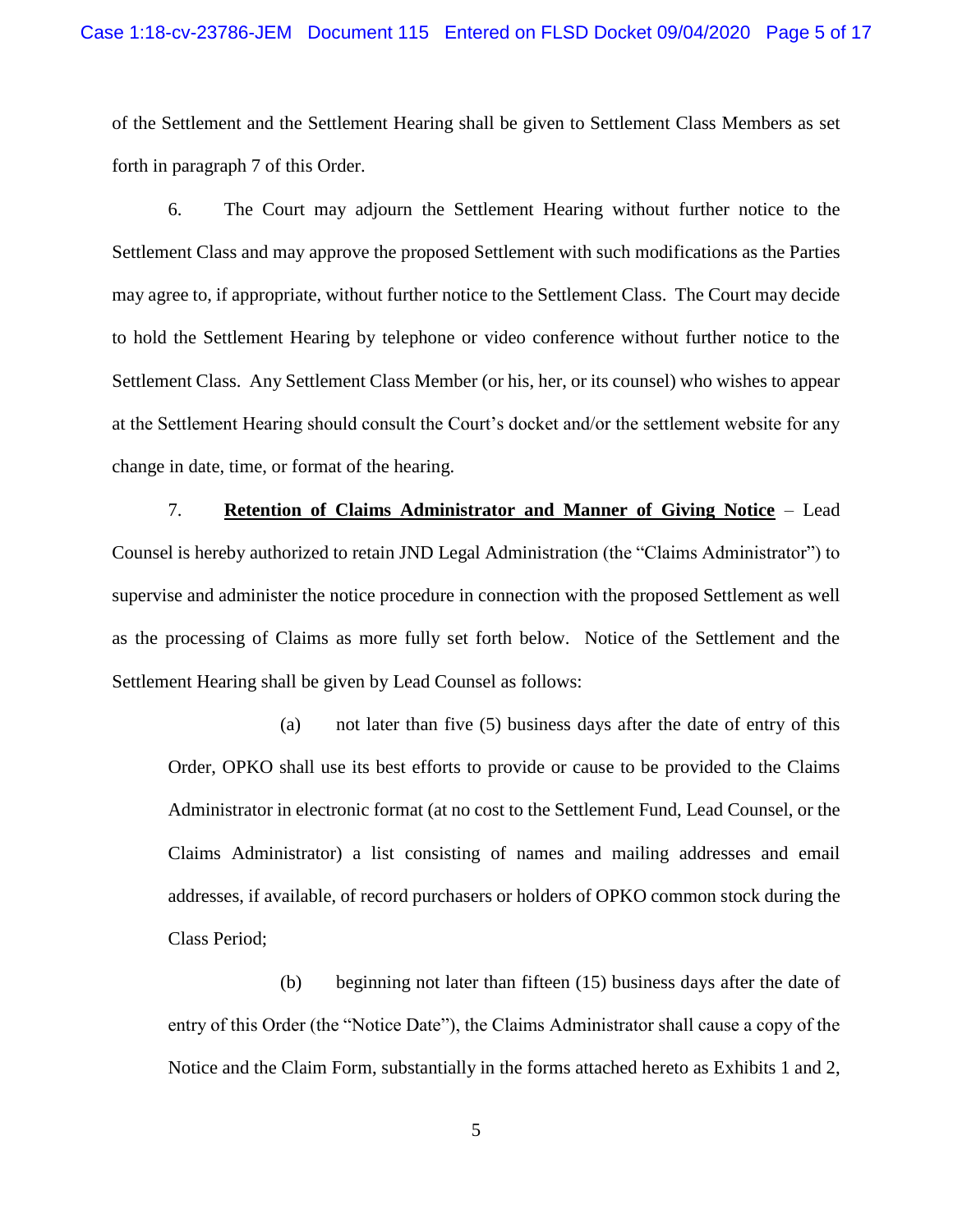respectively (collectively, the "Notice Packet"), to be mailed by first-class mail or emailed to potential Settlement Class Members at the addresses set forth in the records provided by OPKO or in the records which OPKO caused to be provided, or who otherwise may be identified through further reasonable effort;

(c) the Claims Administrator shall cause the Notice and Claim Form to be translated into Hebrew. The Hebrew-language version of the Notice Packet shall be included with the English Notice Packet in mailings to potential Settlement Class Members with mailing addresses in Israel. In addition, the English-language version of the Notice shall contain a statement on the first page advising that a Hebrew-language version is available to all Settlement Class Members on www.OPKOHealthSecuritiesLitigation.com, the website to be developed for the Settlement;

(d) contemporaneously with the mailing of the Notice Packet, the Claims Administrator shall cause copies of the Notice and Claim Form and the Hebrewlanguage Notice to be posted on www.OPKOHealthSecuritiesLitigation.com, where they can be downloaded by Settlement Class Members or other interested persons. Other relevant documents, including the Complaint, the Stipulation, and this Order will also be posted to the website;

(e) not later than ten (10) business days after the Notice Date, the Claims Administrator shall cause the Summary Notice, substantially in the form attached hereto as Exhibit 3, to be published once in *The Wall Street Journal* and to be transmitted once over the *PR Newswire* and shall cause a Hebrew-language version of the Summary Notice to be published once in a daily Israeli newspaper;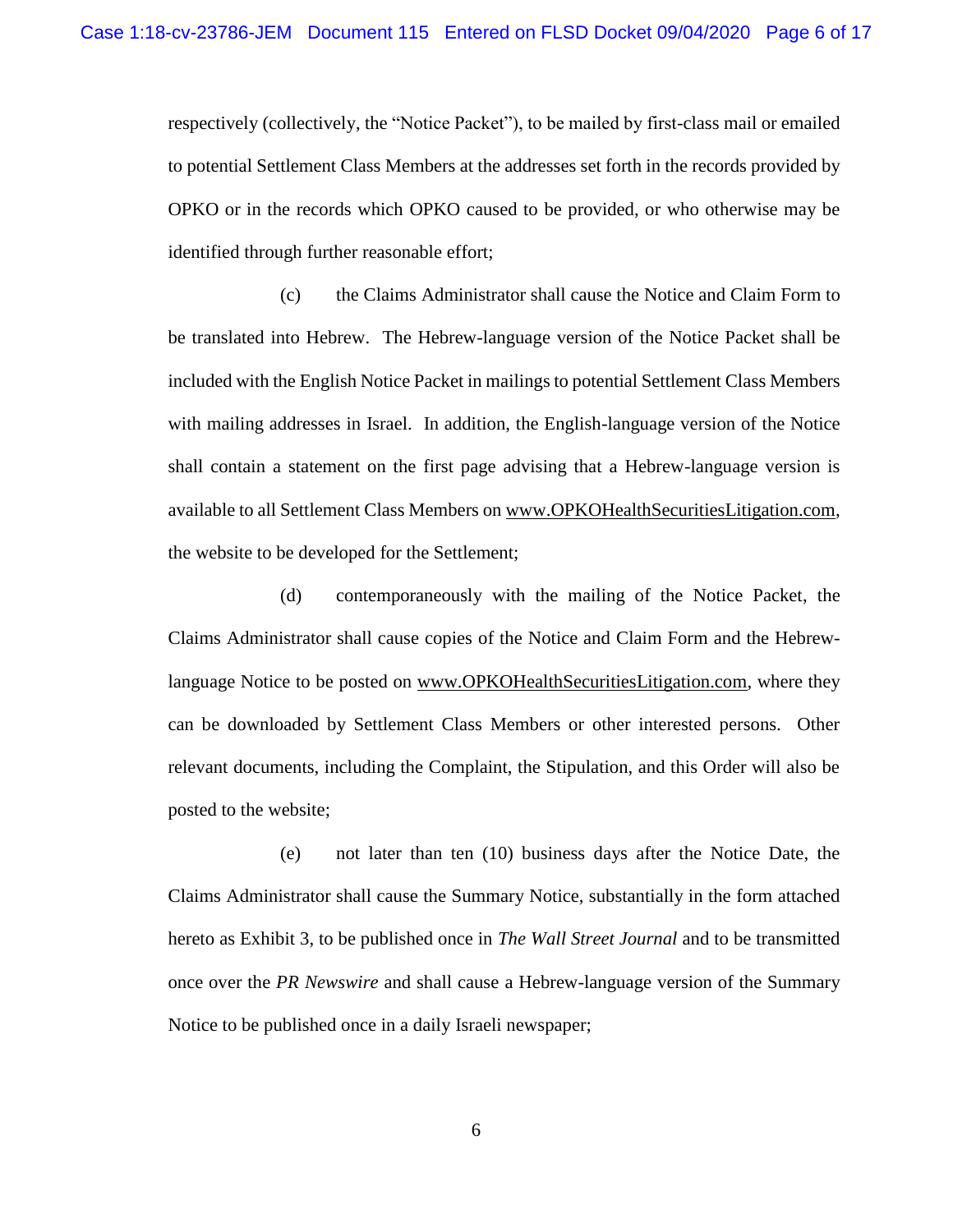(f) not later than seven (7) calendar days prior to the Settlement Hearing, Lead Counsel shall serve on Defendants' Counsel and file with the Court proof, by affidavit or declaration, of such mailing and publication.

8. **Approval of Form and Content of Notice** – The Court (a) approves, as to form and content, the Notice, the Claim Form, and the Summary Notice, attached hereto as Exhibits 1, 2, and 3, respectively, and (b) finds that the mailing and distribution of the Notice and Claim Form and the publication of the Summary Notice in the manner and form set forth in paragraph 7 of this Order (i) is the best notice practicable under the circumstances; (ii) constitutes notice that is reasonably calculated, under the circumstances, to apprise Settlement Class Members of the pendency of the Action, of the effect of the proposed Settlement (including the Releases to be provided thereunder), of Lead Counsel's motion for attorneys' fees and Litigation Expenses, of their right to object to the Settlement, the Plan of Allocation, and/or Lead Counsel's motion for attorneys' fees and Litigation Expenses, of their right to exclude themselves from the Settlement Class, and of their right to appear at the Settlement Hearing; (iii) constitutes due, adequate, and sufficient notice to all persons and entities entitled to receive notice of the proposed Settlement; and (iv) satisfies the requirements of Rule 23 of the Federal Rules of Civil Procedure, the United States Constitution (including the Due Process Clause), the Private Securities Litigation Reform Act of 1995, 15 U.S.C. § 78u-4, as amended, and all other applicable law and rules. The date and time of the Settlement Hearing shall be included in the Notice and Summary Notice before they are mailed and published, respectively.

9. **Nominee Procedures** – Brokers and other nominees who purchased or otherwise acquired OPKO common stock during the Class Period for the benefit of another person or entity shall: (a) within seven (7) calendar days of receipt of the Notice, request from the Claims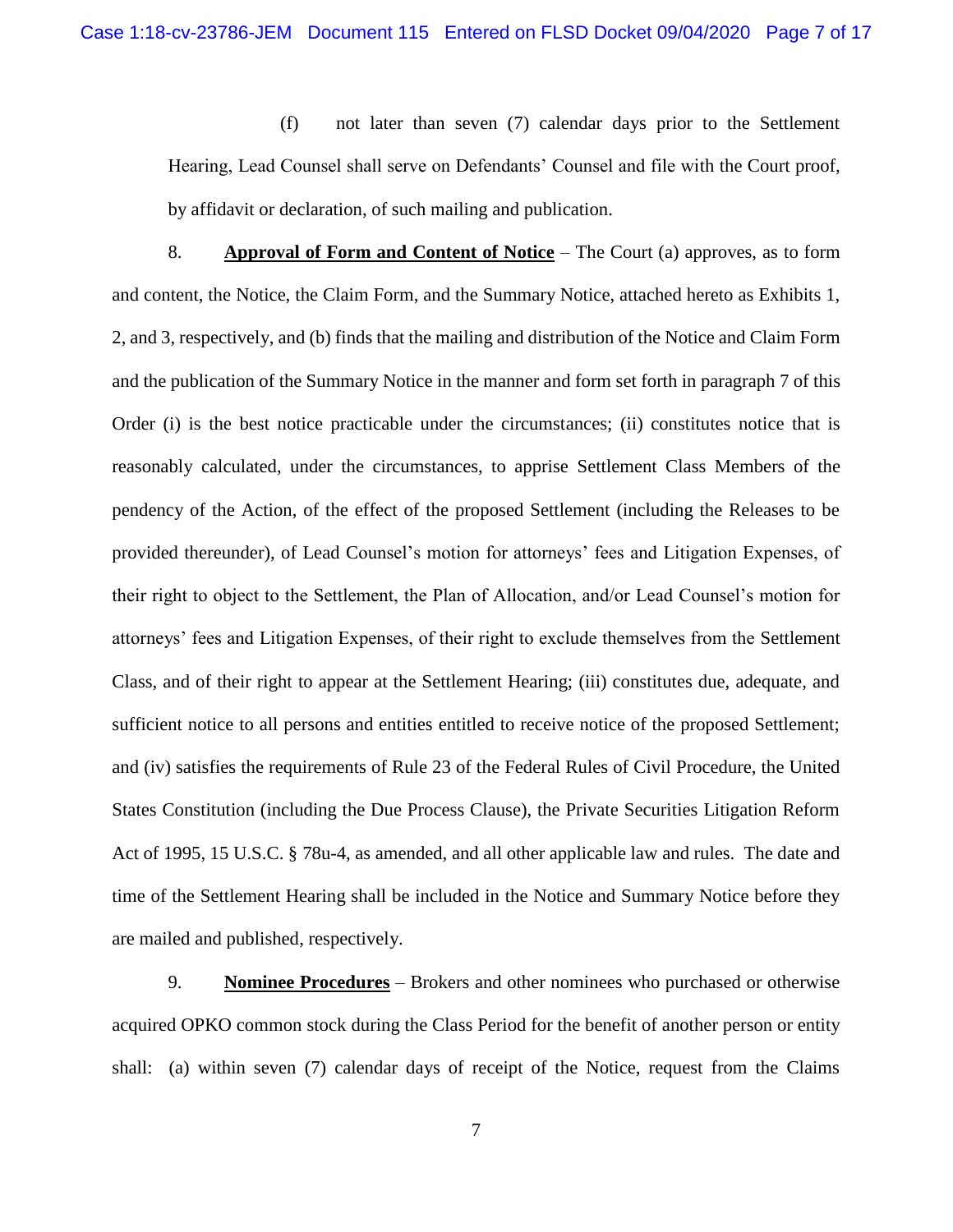Administrator sufficient copies of the Notice Packet to forward to all such beneficial owners and, within seven (7) calendar days of receipt of those Notice Packets, forward them to all such beneficial owners; or (b) within seven (7) calendar days of receipt of the Notice, send a list of the names, mailing addresses, and, if available, email addresses, of all such beneficial owners to the Claims Administrator in which event the Claims Administrator shall promptly mail or email the Notice Packet to such beneficial owners. Upon full compliance with this Order, such nominees may seek reimbursement of their reasonable expenses actually incurred in complying with this Order by providing the Claims Administrator with proper documentation supporting the expenses for which reimbursement is sought. Such properly documented expenses incurred by nominees in compliance with the terms of this Order shall be paid from the Settlement Fund, with any disputes as to the reasonableness or documentation of expenses incurred subject to review by the Court.

10. **CAFA Notice** – As provided in the Stipulation, the Claims Administrator and Defendants shall serve the notice required under the Class Action Fairness Act, 28 U.S.C. § 1715 *et seq.* ("CAFA") no later than ten (10) calendar days following the filing of the Stipulation with the Court. The Settlement Fund may be used for paying the costs and expenses of notice to the appropriate persons or entities under CAFA. Defendants shall have no obligation to pay the costs and expenses associated with notice to the appropriate persons or entities under CAFA. No later than seven (7) calendar days before the Settlement Hearing, Defendants shall cause to be served on Lead Counsel and filed with the Court proof, by affidavit or declaration, regarding compliance with 28 U.S.C. § 1715(b).

11. **Participation in the Settlement** – Settlement Class Members who wish to be eligible to receive a distribution from the US Net Settlement Fund (based on purchases of OPKO common stock on U.S. exchanges or any other purchases or acquisitions or than those made on the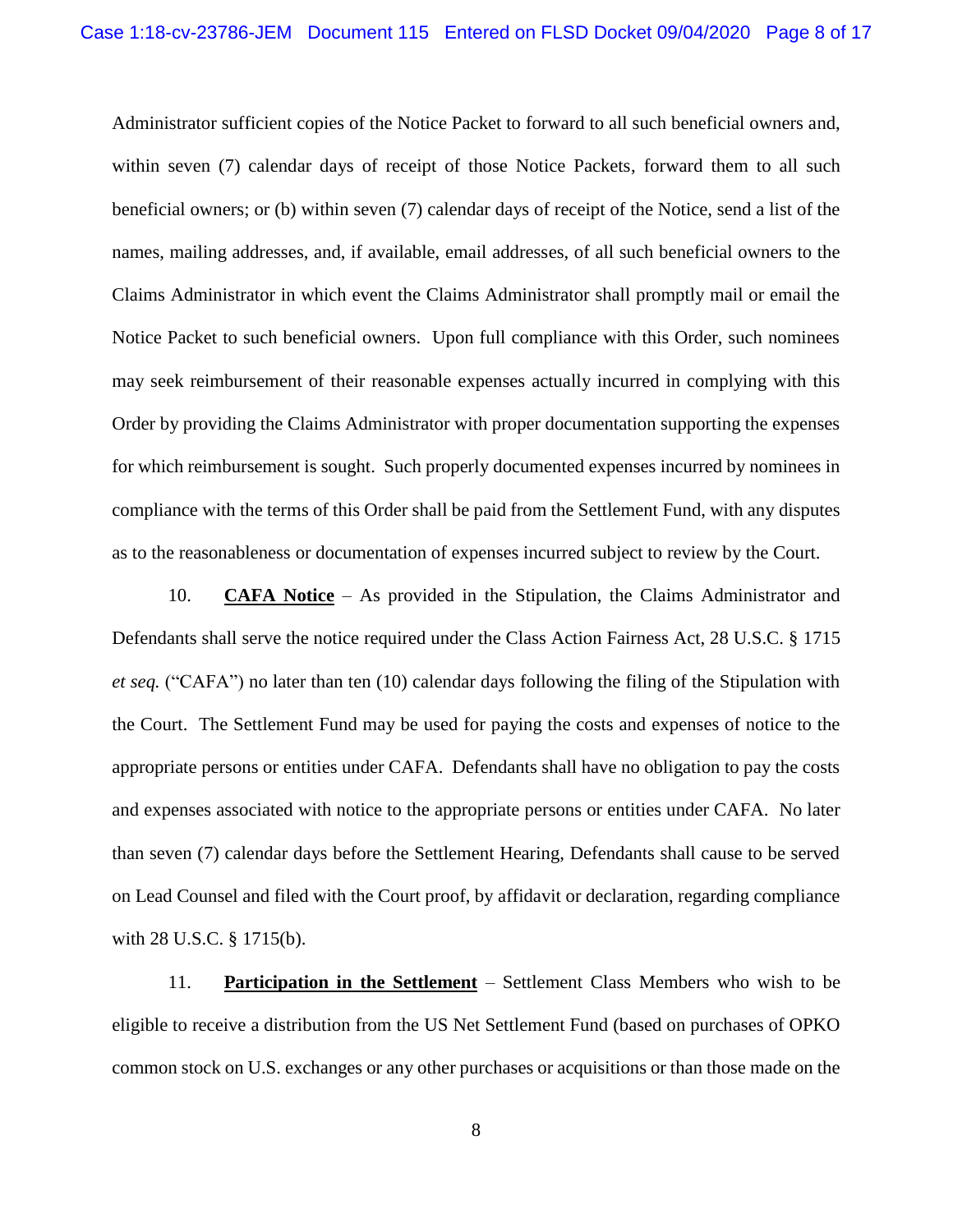TASE) must complete and submit a Claim Form in accordance with the instructions contained therein. Unless the Court orders otherwise, all Claim Forms must be postmarked no later than one hundred twenty (120) calendar days after the Notice Date. Notwithstanding the foregoing, Lead Counsel may, at its discretion, accept for processing late Claims provided such acceptance does not delay the distribution of the US Net Settlement Fund to the Settlement Class. By submitting a Claim, a person or entity shall be deemed to have submitted to the jurisdiction of the Court with respect to his, her, or its Claim and the subject matter of the Settlement.

12. Each Claim Form submitted must satisfy the following conditions: (a) it must be properly completed, signed, and submitted in a timely manner in accordance with the provisions of the preceding paragraph; (b) it must be accompanied by adequate supporting documentation for the transactions and holdings reported therein, in the form of broker confirmation slips, broker account statements, an authorized statement from the broker containing the transactional and holding information found in a broker confirmation slip or account statement, or such other documentation as is deemed adequate by Lead Counsel or the Claims Administrator; (c) if the person executing the Claim Form is acting in a representative capacity, a certification of his, her, or its current authority to act on behalf of the Settlement Class Member must be included in the Claim Form to the satisfaction of Lead Counsel or the Claims Administrator; and (d) the Claim Form must be complete and contain no material deletions or modifications of any of the printed matter contained therein and must be signed under penalty of perjury.

13. Any Settlement Class Member that does not timely and validly submit a Claim Form or whose Claim is not otherwise approved by the Court: (a) shall be deemed to have waived his, her, or its right to share in the US Net Settlement Fund; (b) shall be forever barred from participating in any distributions therefrom; (c) shall be bound by the provisions of the Stipulation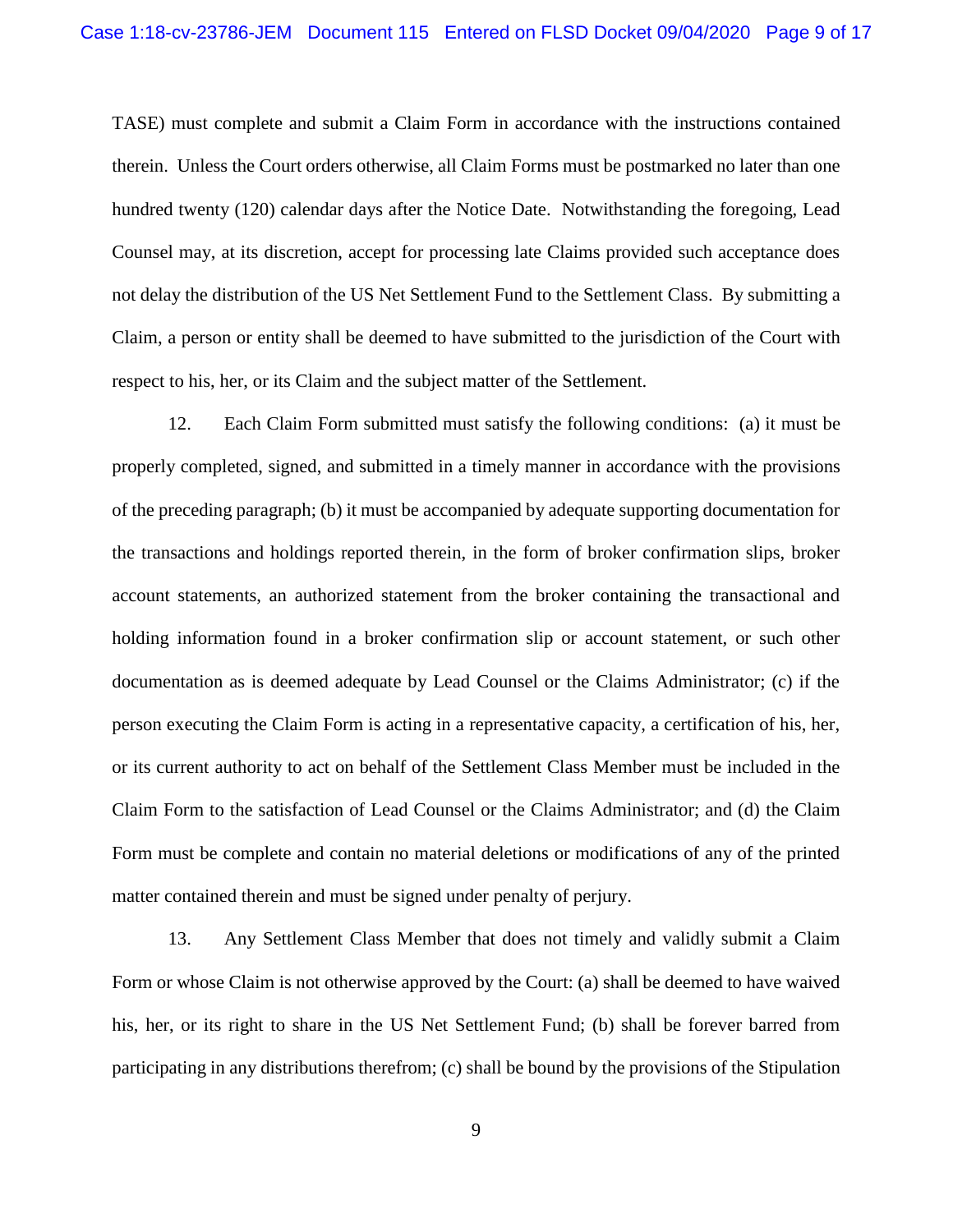and the Settlement and all proceedings, determinations, orders, and judgments in the Action relating thereto, including, without limitation, the Judgment and the Releases provided for therein, whether favorable or unfavorable to the Settlement Class; and (d) will be barred from commencing, maintaining, or prosecuting any of the Released Plaintiffs' Claims against each and all of the Defendants' Releasees, as more fully described in the Stipulation and Notice. Notwithstanding the foregoing, late Claim Forms may be accepted for processing as set forth in paragraph 11 above.

14. Settlement Class Members will not be required to submit claim forms to be eligible to receive a distribution from the TASE Net Settlement Fund (based on purchases of OPKO common stock on the TASE). As set forth in the Plan of Allocation, the TASE Net Settlement Fund will be distributed to Settlement Class Members through a claim-free process in which information on the number of eligible shares purchased by Settlement Class Members on the TASE will be obtained from the TASE Clearing House and TASE member brokers, and the Claims Administrator will arrange for the *pro rata* distribution of the TASE Net Settlement Fund through the TASE member brokers based on the data provided.

15. **Exclusion From the Settlement Class** – Any member of the Settlement Class who wishes to exclude himself, herself, or itself from the Settlement Class must request exclusion in writing within the time and in the manner set forth in the Notice, which shall provide that: (a) any such request for exclusion from the Settlement Class must be mailed or delivered such that it is received no later than twenty-one (21) calendar days prior to the Settlement Hearing, to: *OPKO Health Securities Litigation*, EXCLUSIONS, c/o JND Legal Administration, P.O. Box. 91360, Seattle, WA 98111, and (b) each request for exclusion must (i) state the name, address, and telephone number of the person or entity requesting exclusion, and in the case of entities, the name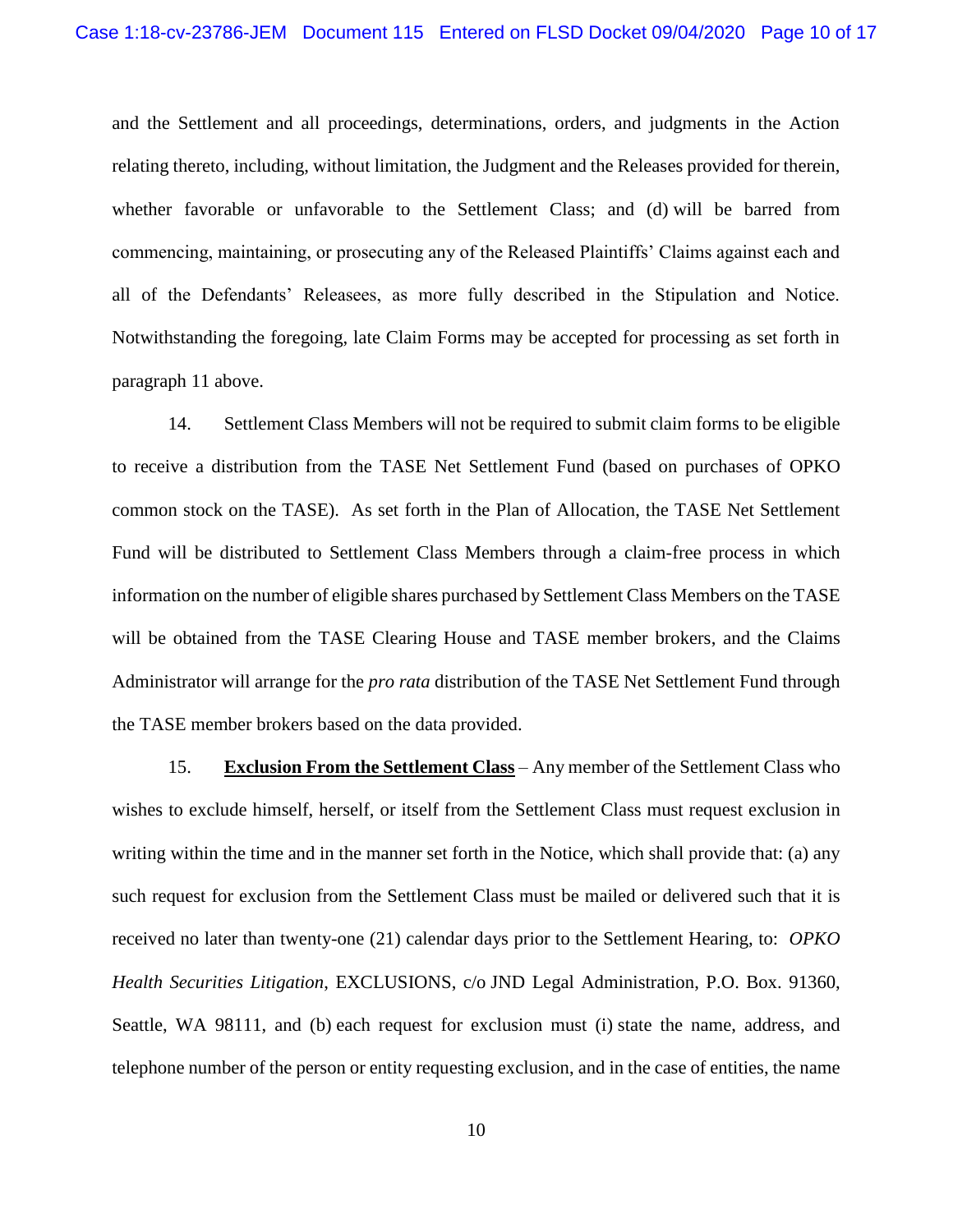and telephone number of the appropriate contact person; (ii) state that such person or entity "requests exclusion from the Settlement Class in *Steinberg v. OPKO Health, Inc.*, Case No. 1:18 cv-23786 (S.D. Fla.)"; (iii) state the number of OPKO common shares that the person or entity requesting exclusion (A) owned as of the opening of trading on September 26, 2013 and (B) purchased/acquired and/or sold during the Class Period, as well as the dates and prices of each such purchase/acquisition and sale; and (iv) be signed by the person or entity requesting exclusion or an authorized representative. A request for exclusion shall not be effective unless it provides all the required information and is received within the time stated above, or is otherwise accepted by the Court.

16. Any person or entity who or which timely and validly requests exclusion in compliance with the terms stated in this Order and is excluded from the Settlement Class shall not be a Settlement Class Member, shall not be bound by the terms of the Settlement or any orders or judgments in the Action, and shall not receive any payment out of the Net Settlement Fund.

17. Any Settlement Class Member who or which does not timely and validly request exclusion from the Settlement Class in the manner stated in this Order: (a) shall be deemed to have waived his, her, or its right to be excluded from the Settlement Class; (b) shall be forever barred from requesting exclusion from the Settlement Class in this or any other proceeding; (c) shall be bound by the provisions of the Stipulation and Settlement and all proceedings, determinations, orders, and judgments in the Action, including, but not limited to, the Judgment and the Releases provided for therein, whether favorable or unfavorable to the Settlement Class; and (d) will be barred from commencing, maintaining, or prosecuting any of the Released Plaintiffs' Claims against any of the Defendants' Releasees, as more fully described in the Stipulation and Notice.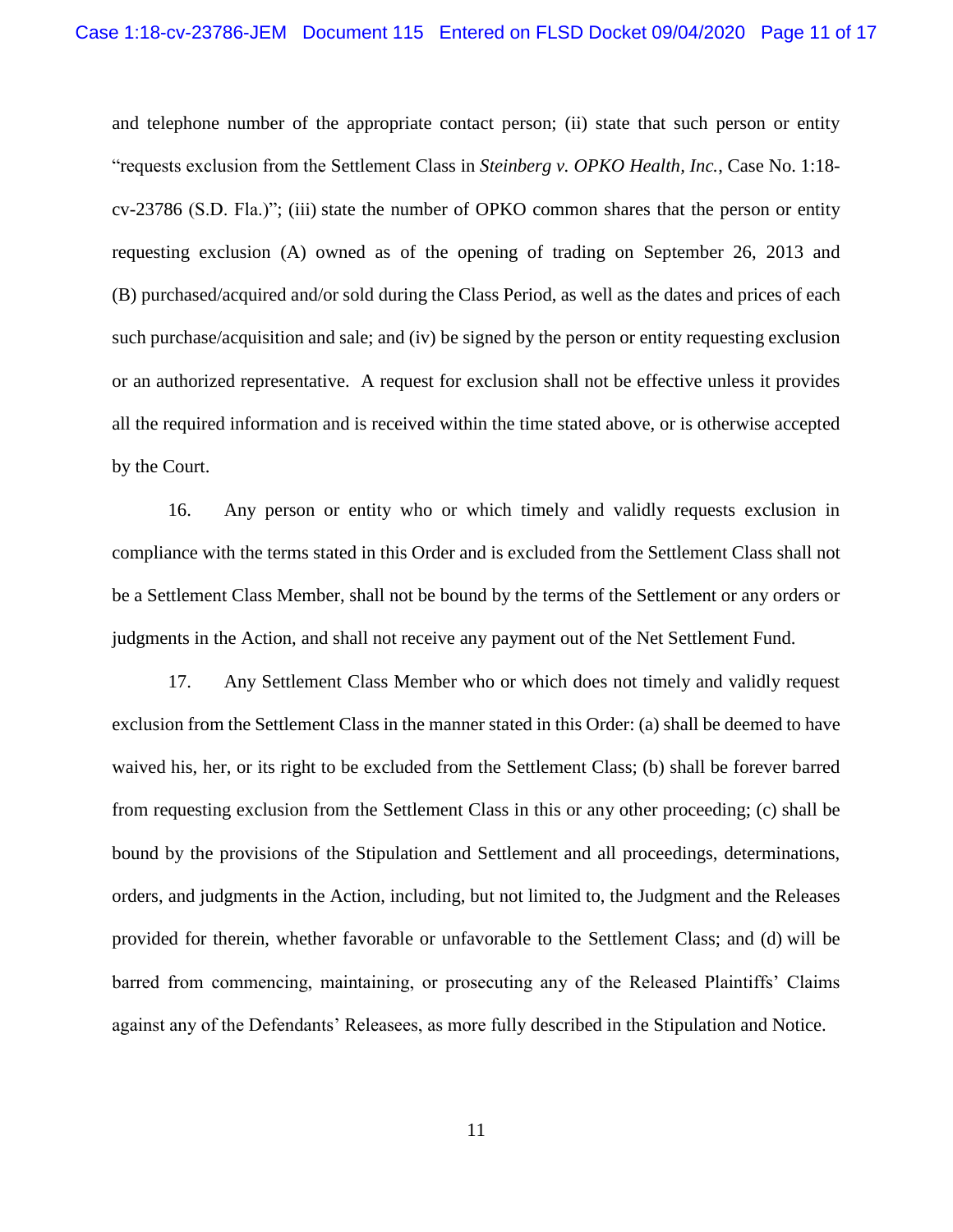18. **Appearance and Objections at Settlement Hearing** – Any Settlement Class Member who or which does not request exclusion from the Settlement Class may enter an appearance in the Action, at his, her, or its own expense, individually or through counsel of his, her, or its own choice, by filing with the Clerk of Court and delivering a notice of appearance to both Lead Counsel and Representative Defendants' Counsel, at the addresses set forth in paragraph 19 below, such that it is received no later than twenty-one (21) calendar days prior to the Settlement Hearing, or as the Court may otherwise direct. Any Settlement Class Member who does not enter an appearance will be represented by Lead Counsel.

19. Any Settlement Class Member who or which does not request exclusion from the Settlement Class may file a written objection to the proposed Settlement, the proposed Plan of Allocation, and/or Lead Counsel's motion for attorneys' fees and Litigation Expenses and appear and show cause, if he, she, or it has any cause, why the proposed Settlement, the proposed Plan of Allocation, and/or Lead Counsel's motion for attorneys' fees and Litigation Expenses should not be approved; *provided, however*, that no Settlement Class Member shall be heard or entitled to contest the approval of the terms and conditions of the proposed Settlement, the proposed Plan of Allocation, and/or the motion for attorneys' fees and Litigation Expenses unless that person or entity has filed a written objection with the Court and served copies of such objection on Lead Counsel and Representative Defendants' Counsel at the addresses set forth below such that they are received no later than twenty-one (21) calendar days prior to the Settlement Hearing.

### **Lead Counsel**

# Bernstein Litowitz Berger & Grossmann LLP John Rizio-Hamilton, Esq. 1251 Avenue of the Americas New York, NY 10020

### **Representative Defendants' Counsel**

Akerman LLP Brian Miller, Esq. Three Brickell City Centre 98 Southeast Seventh Street, Suite 1100 Miami, FL 33131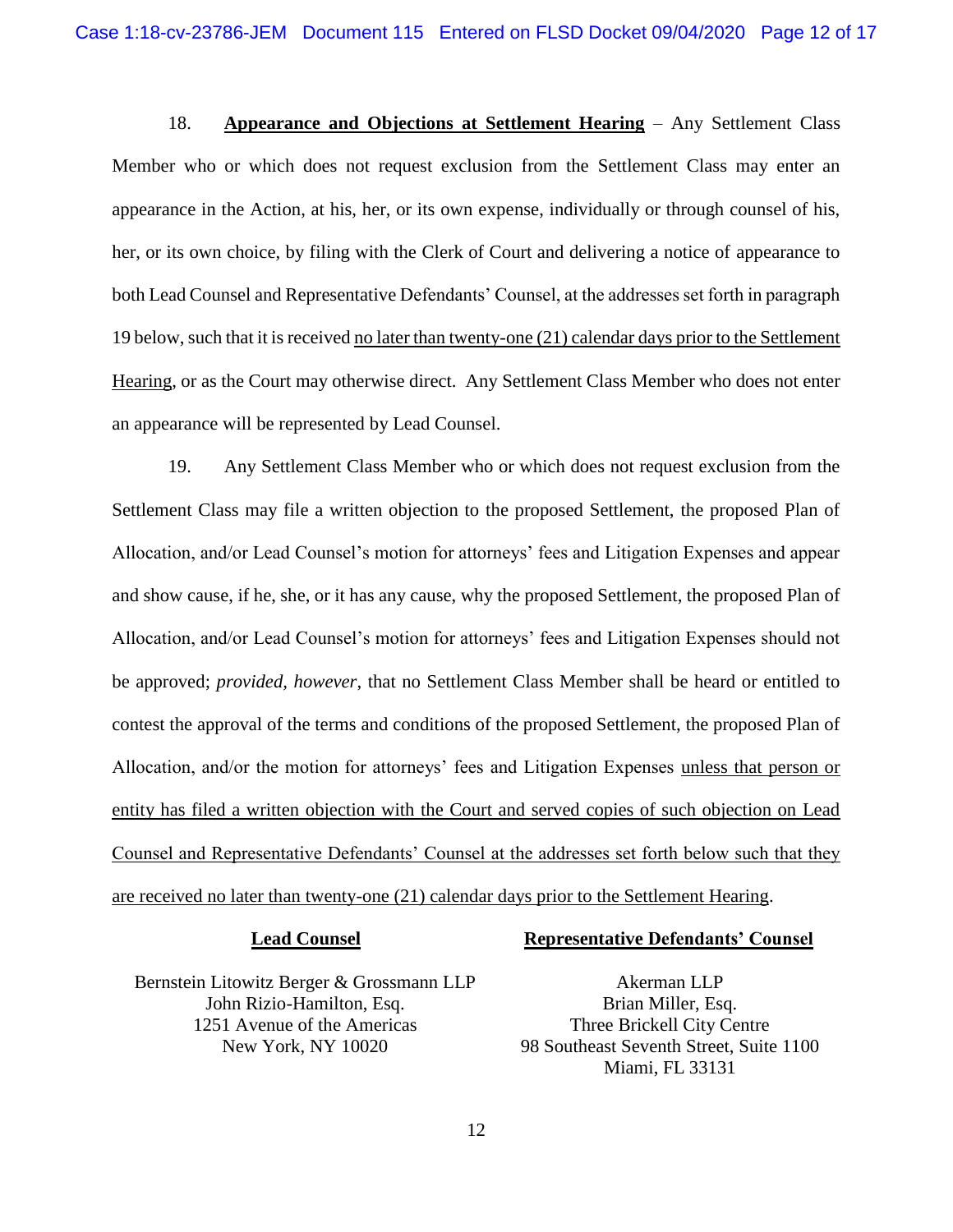Copies of the objections must also be emailed to settlements@blbglaw.com and brian.miller@akerman.com by no later than twenty-one (21) calendar days prior to the Settlement Hearing.

20. Any objections, filings, and other submissions by the objecting Settlement Class Member must: (a) state the name, address, and telephone number of the person or entity objecting and must be signed by the objector; (b) state with specificity the grounds for the Settlement Class Member's objection, including any legal and evidentiary support the Settlement Class Member wishes to bring to the Court's attention and whether the objection applies only to the objector, to a specific subset of the Settlement Class, or to the entire Settlement Class; and (c) include documents sufficient to prove membership in the Settlement Class, including documents showing the number of shares of OPKO common stock that the objecting Settlement Class Member (i) owned as of the opening of trading on September 26, 2013 and (ii) purchased/acquired and/or sold during the Class Period, as well as the dates and prices of each such purchase/acquisition and sale. Documentation establishing membership in the Settlement Class must consist of copies of brokerage confirmation slips or monthly brokerage account statements, or an authorized statement from the objector's broker containing the transactional and holding information found in a broker confirmation slip or account statement. Objectors who enter an appearance and desire to present evidence at the Settlement Hearing in support of their objection must include in their written objection or notice of appearance the identity of any witnesses they may call to testify and any exhibits they intend to introduce into evidence at the hearing. It is within the Court's discretion to allow appearances at the Settlement Hearing either in person or by telephone or videoconference.

21. Any Settlement Class Member who or which does not make his, her, or its objection in the manner provided herein shall be deemed to have waived his, her, or its right to object to any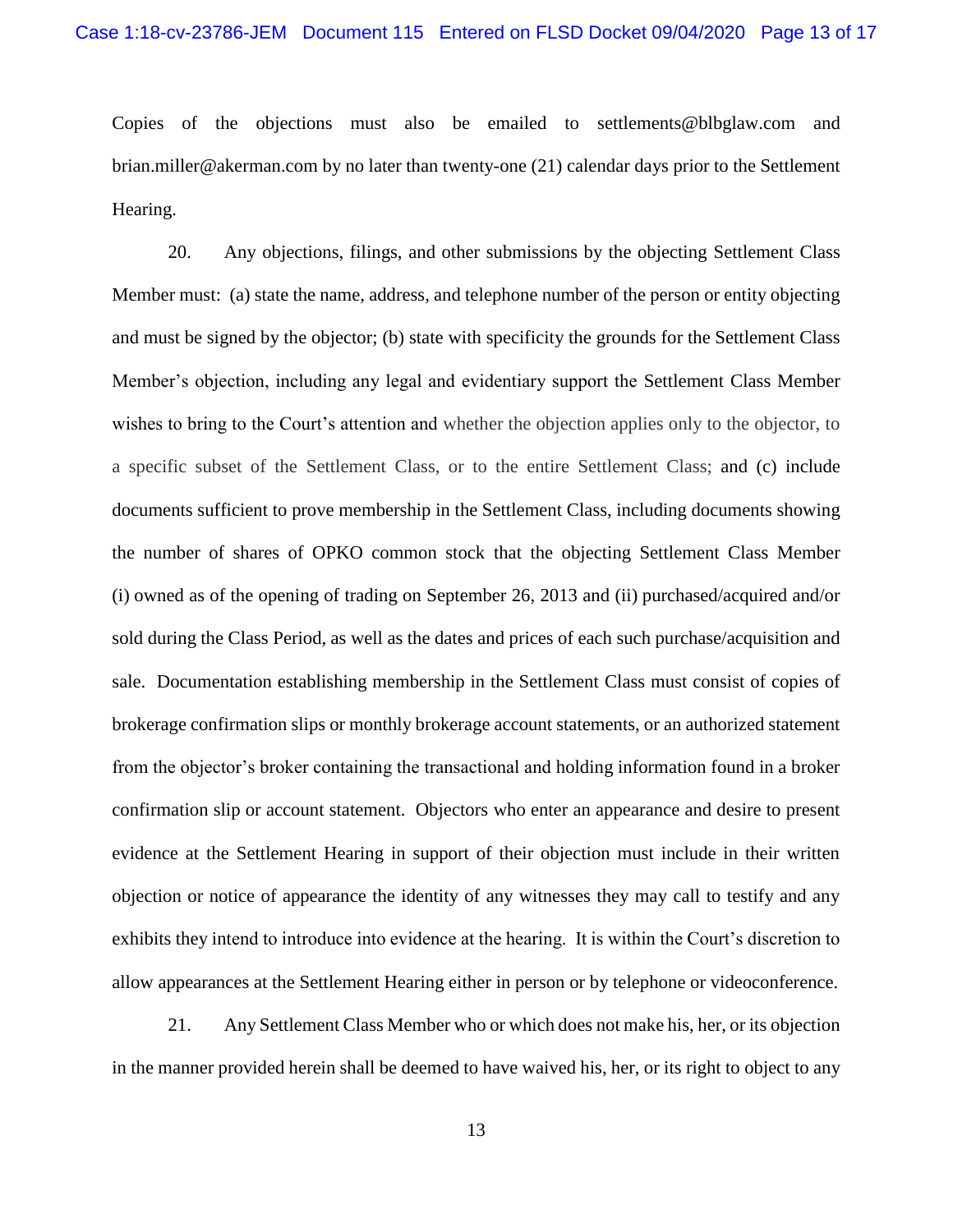aspect of the proposed Settlement, the proposed Plan of Allocation, and Lead Counsel's motion for an award of attorneys' fees and Litigation Expenses and shall be forever barred and foreclosed from objecting to the fairness, reasonableness, or adequacy of the Settlement, the Plan of Allocation, or the requested attorneys' fees and Litigation Expenses, or from otherwise being heard concerning the Settlement, the Plan of Allocation, or the requested attorneys' fees and Litigation Expenses in this or any other proceeding.

22. **Stay and Temporary Injunction** – Until otherwise ordered by the Court, the Court stays all proceedings in the Action other than proceedings necessary to carry out or enforce the terms and conditions of the Stipulation. Pending final determination of whether the Settlement should be approved, the Court bars and enjoins Lead Plaintiff and all other members of the Settlement Class from commencing or prosecuting any and all of the Released Plaintiffs' Claims against each and all of the Defendants' Releasees.

23. **Settlement Administration Fees and Expenses** – All reasonable costs incurred in identifying Settlement Class Members and notifying them of the Settlement as well as in administering the Settlement shall be paid as set forth in the Stipulation without further order of the Court.

24. **Settlement Fund** – The contents of the Settlement Fund held by Huntington National Bank (which the Court approves as the Escrow Agent) shall be deemed and considered to be *in custodia legis* of the Court, and shall remain subject to the jurisdiction of the Court, until such time as they shall be distributed pursuant to the Stipulation and/or further order(s) of the Court.

25. **Taxes** – Lead Counsel is authorized and directed to prepare any tax returns and any other tax reporting form for or in respect to the Settlement Fund, to pay from the Settlement Fund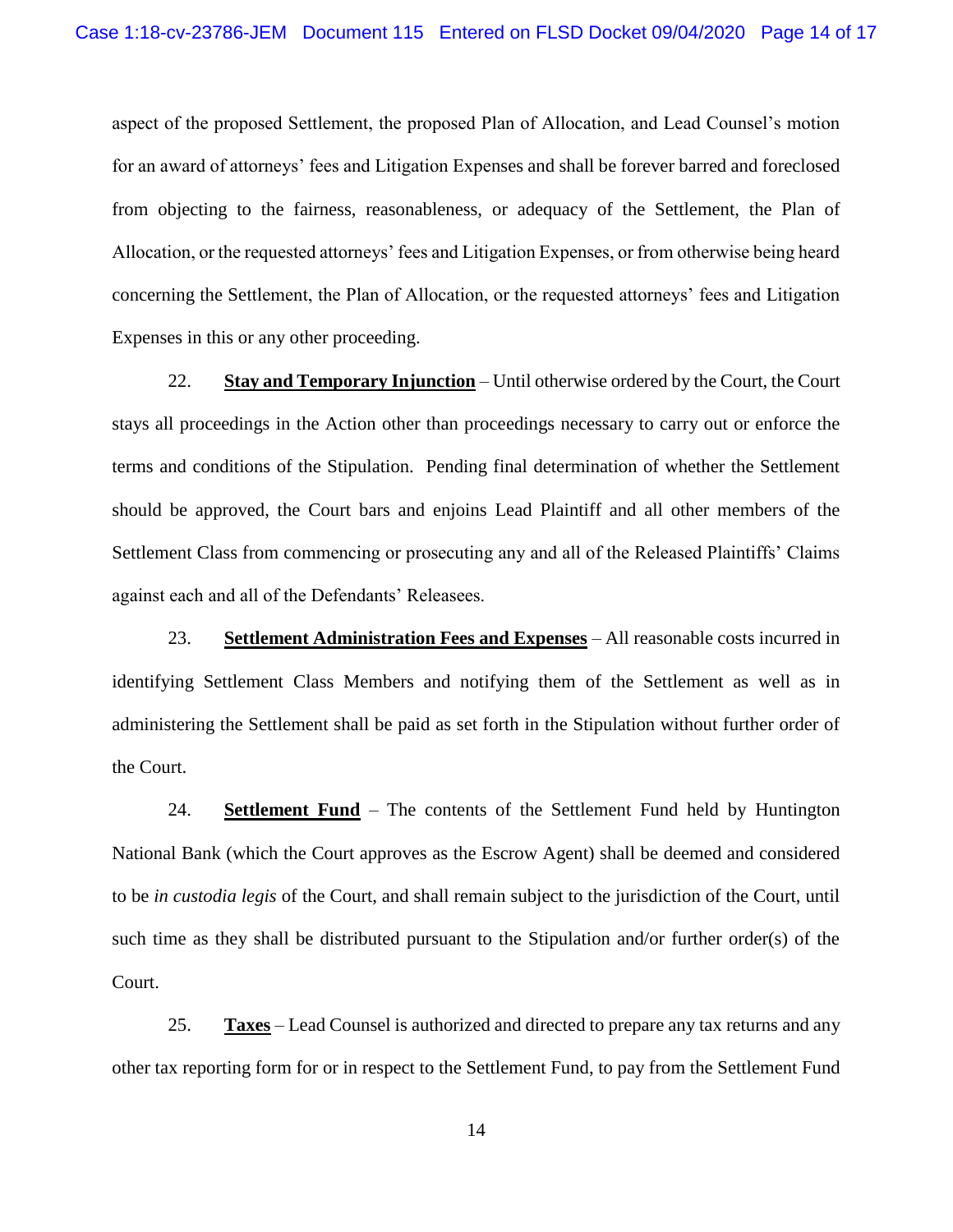any Taxes owed with respect to the Settlement Fund, and to otherwise perform all obligations with respect to Taxes and any reporting or filings in respect thereof without further order of the Court in a manner consistent with the provisions of the Stipulation.

26. **Termination of Settlement** – If the Settlement is terminated as provided in the Stipulation, the Settlement is not approved, or the Effective Date of the Settlement otherwise fails to occur, this Order shall be vacated, rendered null and void, and be of no further force and effect, except as otherwise provided by the Stipulation, and this Order shall be without prejudice to the rights of Lead Plaintiff, the other Settlement Class Members, and Defendants, and the Parties shall revert to their respective positions in the Action immediately prior to the execution of the Stipulation.

27. **Use of this Order** – Neither this Order, the Stipulation (whether or not consummated), including the exhibits thereto and the Plan of Allocation contained therein (or any other plan of allocation that may be approved by the Court), the negotiations leading to the execution of the Stipulation, nor any proceedings taken pursuant to or in connection with the Stipulation and/or approval of the Settlement (including any arguments proffered in connection therewith): (a) shall be offered against any of the Defendants' Releasees as evidence of, or construed as, or deemed to be evidence of any presumption, concession, or admission by any of the Defendants' Releasees with respect to the truth of any fact alleged by Lead Plaintiff or the validity of any claim that was or could have been asserted or the deficiency of any defense that has been or could have been asserted in this Action or in any other litigation, or of any liability, negligence, fault, or other wrongdoing of any kind of any of the Defendants' Releasees or in any way referred to for any other reason as against any of the Defendants' Releasees, in any arbitration proceeding or other civil, criminal, or administrative action or proceeding, other than such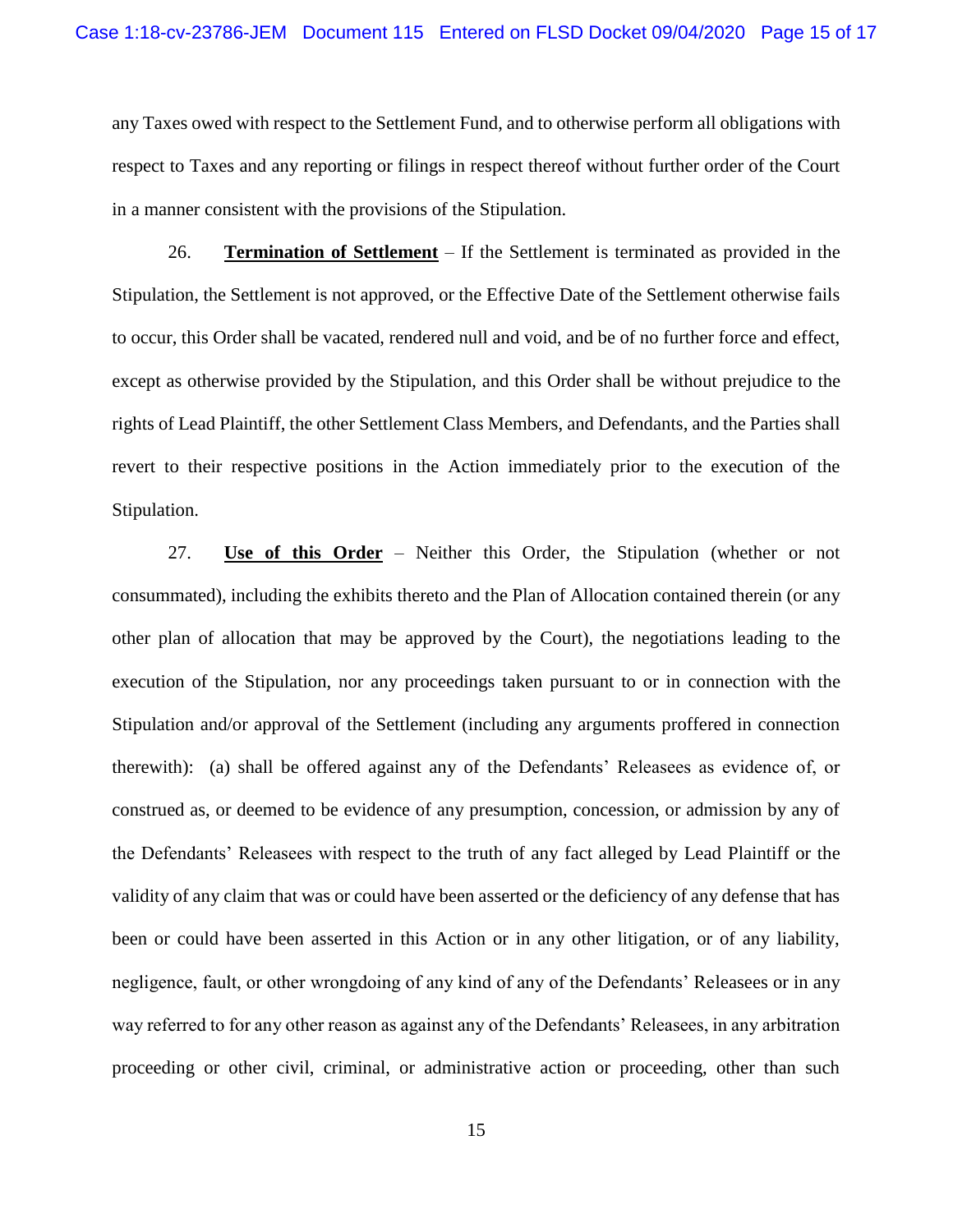proceedings as may be necessary to effectuate the provisions of the Stipulation; (b) shall be offered against any of the Plaintiffs' Releasees, as evidence of, or construed as, or deemed to be evidence of any presumption, concession, or admission by any of the Plaintiffs' Releasees that any of their claims are without merit, that any of the Defendants' Releasees had meritorious defenses, or that damages recoverable under the Complaint would not have exceeded the Settlement Amount or with respect to any liability, negligence, fault, or wrongdoing of any kind, or in any way referred to for any other reason as against any of the Plaintiffs' Releasees, in any arbitration proceeding or other civil, criminal, or administrative action or proceeding, other than such proceedings as may be necessary to effectuate the provisions of the Stipulation; or (c) shall be construed against any of the Releasees as an admission, concession, or presumption that the consideration to be given under the Settlement represents the amount which could be or would have been recovered after trial; *provided, however*, that if the Stipulation is approved by the Court, the Parties and the Releasees and their respective counsel may refer to it to effectuate the protections from liability granted thereunder or otherwise to enforce the terms of the Settlement.

28. **Supporting Papers**  $-$  Lead Counsel shall file and serve the opening papers in support of the proposed Settlement, the proposed Plan of Allocation, and Lead Counsel's motion for attorneys' fees and Litigation Expenses no later than thirty-five (35) calendar days prior to the Settlement Hearing; and reply papers, if any, shall be filed and served no later than seven (7) calendar days prior to the Settlement Hearing.

**Event Timing** Deadline for initial mailing of the Notice and Claim Form to Settlement Class Member (which date shall 15 business days after entry of this be the "Notice Date") (Preliminary Approval Order ¶ Preliminary Approval Order 7(b))

#### 29. **Schedule of Settlement Events**